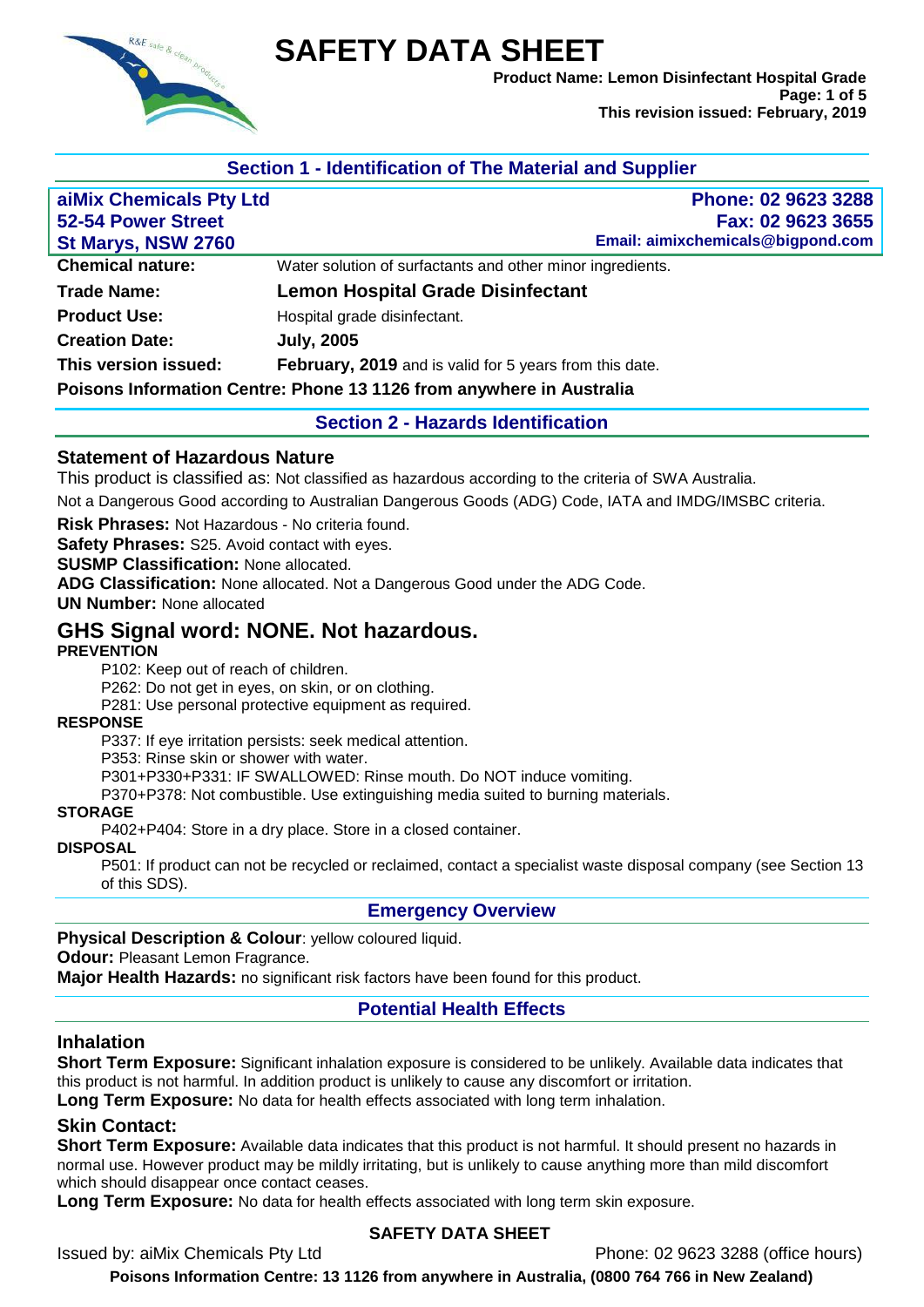# **Eye Contact:**

**Short Term Exposure:** Exposure via eyes is considered to be unlikely. This product is believed to be mildly irritating, to eyes, but is unlikely to cause anything more than mild transient discomfort.

**Long Term Exposure:** No data for health effects associated with long term eye exposure.

## **Ingestion:**

**Short Term Exposure:** Significant oral exposure is considered to be unlikely. However, this product may be irritating to mucous membranes but is unlikely to cause anything more than transient discomfort. **Long Term Exposure:** No data for health effects associated with long term ingestion.

#### **Carcinogen Status:**

**SWA:** No significant ingredient is classified as carcinogenic by SWA.

**NTP:** No significant ingredient is classified as carcinogenic by NTP.

**IARC:** No significant ingredient is classified as carcinogenic by IARC.

# **Section 3 - Composition/Information on Ingredients**

| Ingredients                           | <b>CAS No</b> | Conc.%   | TWA $(mg/m^3)$ STEL $(mg/m^3)$ |         |
|---------------------------------------|---------------|----------|--------------------------------|---------|
| Alkylbenzyldimethyl ammonium chloride | 68424-85-1    | $-1 - 5$ | not set                        | not set |
| Other non hazardous ingredients       | secret        | $1 - 5$  | not set                        | not set |
| Water                                 | 7732-18-5     | to $100$ | not set                        | not set |

This is a commercial product whose exact ratio of components may vary slightly. Minor quantities of other non hazardous ingredients are also possible.

The TWA exposure value is the average airborne concentration of a particular substance when calculated over a normal 8 hour working day for a 5 day working week. The STEL (Short Term Exposure Limit) is an exposure value that should not be exceeded for more than 15 minutes and should not be repeated for more than 4 times per day. There should be at least 60 minutes between successive exposures at the STEL. The term "peak "is used when the TWA limit, because of the rapid action of the substance, should never be exceeded, even briefly.

# **Section 4 - First Aid Measures**

## **General Information:**

You should call The Poisons Information Centre if you feel that you may have been poisoned, burned or irritated by this product. The number is 13 1126 from anywhere in Australia (0800 764 766 in New Zealand) and is available at all times. Have this SDS with you when you call.

**Inhalation:** First aid is not generally required. If in doubt, contact a Poisons Information Centre or a doctor.

**Skin Contact:** Irritation is unlikely. However, if irritation does occur, flush with lukewarm, gently flowing water for 5 minutes or until chemical is removed.

**Eye Contact:** Immediately flush the contaminated eye(s) with lukewarm, gently flowing water for 5 minutes or until the product is removed, while holding the eyelid(s) open. Obtain medical advice immediately if irritation occurs. **Ingestion:** If product is swallowed or gets in mouth, wash mouth with water and give some water to drink. If symptoms develop, or if in doubt contact a Poisons Information Centre or a doctor.

**Section 5 - Fire Fighting Measures**

**Fire and Explosion Hazards**: There is no risk of an explosion from this product under normal circumstances if it is involved in a fire.

Only small quantities of decomposition products are expected from this products at temperatures normally achieved in a fire. This will only occur after heating to dryness.

Fire decomposition products from this product are not expected to be hazardous or harmful.

**Extinguishing Media:** Not Combustible. Use extinguishing media suited to burning materials.

**Fire Fighting:** If a significant quantity of this product is involved in a fire, call the fire brigade.

| Flash point:                     | Does not burn.                  |
|----------------------------------|---------------------------------|
| <b>Upper Flammability Limit:</b> | Does not burn.                  |
| <b>Lower Flammability Limit:</b> | Does not burn.                  |
| <b>Autoignition temperature:</b> | Not applicable - does not burn. |
| <b>Flammability Class:</b>       | Does not burn.                  |
|                                  |                                 |

# **Section 6 - Accidental Release Measures**

**Accidental release:** Minor spills do not normally need any special cleanup measures. In the event of a major spill, prevent spillage from entering drains or water courses. As a minimum, wear overalls, goggles and gloves. Suitable materials for protective clothing include rubber, PVC. Eye/face protective equipment should comprise as a minimum,

# **SAFETY DATA SHEET**

Issued by: aiMix Chemicals Pty Ltd Phone: 02 9623 3288 (office hours)

**Poisons Information Centre: 13 1126 from anywhere in Australia, (0800 764 766 in New Zealand)**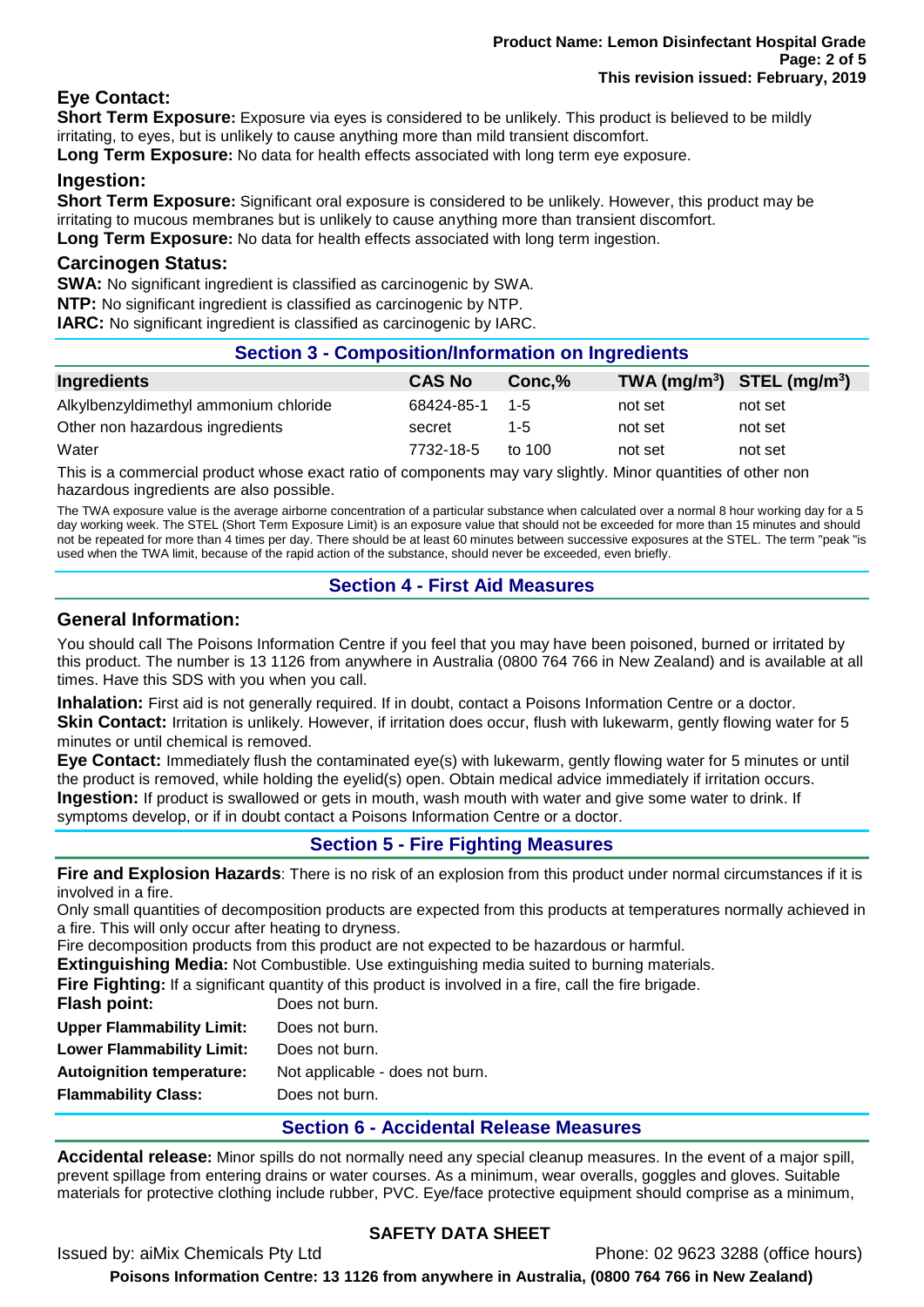#### **Product Name: Lemon Disinfectant Hospital Grade Page: 3 of 5 This revision issued: February, 2019**

protective glasses and, preferably, goggles. If there is a significant chance that vapours or mists are likely to build up in the cleanup area, we recommend that you use a respirator. Usually, no respirator is necessary when using this product. However, if you have any doubts consult the Australian Standard mentioned below (section 8). Stop leak if safe to do so, and contain spill. Absorb onto sand, vermiculite or other suitable absorbent material. If spill is too large or if absorbent material is not available, try to create a dike to stop material spreading or going into drains or waterways. Sweep up and shovel or collect recoverable product into labelled containers for recycling or salvage, and dispose of promptly. Recycle containers wherever possible after careful cleaning. After spills, wash area preventing runoff from entering drains. If a significant quantity of material enters drains, advise emergency services. This material may be suitable for approved landfill. Ensure legality of disposal by consulting regulations prior to disposal. Thoroughly launder protective clothing before storage or re-use. Advise laundry of nature of contamination when sending contaminated clothing to laundry.

# **Section 7 - Handling and Storage**

**Handling:** Keep exposure to this product to a minimum, and minimise the quantities kept in work areas. Check Section 8 of this SDS for details of personal protective measures, and make sure that those measures are followed. The measures detailed below under "Storage" should be followed during handling in order to minimise risks to persons using the product in the workplace. Also, avoid contact or contamination of product with incompatible materials listed in Section 10.

**Storage:** Make sure that the product does not come into contact with substances listed under "Incompatibilities" in Section 10. Check packaging - there may be further storage instructions on the label.

# **Section 8 - Exposure Controls and Personal Protection**

The following Australian Standards will provide general advice regarding safety clothing and equipment:

Respiratory equipment: **AS/NZS 1715**, Protective Gloves: **AS 2161**, Occupational Protective Clothing: AS/NZS 4501 set 2008, Industrial Eye Protection: **AS1336** and **AS/NZS 1337**, Occupational Protective Footwear: **AS/NZS2210**.

## **SWA Exposure Limits TWA (mg/m<sup>3</sup>**

# **) STEL (mg/m<sup>3</sup> )**

Exposure limits have not been established by SWA for any of the significant ingredients in this product.

No special equipment is usually needed when occasionally handling small quantities. The following instructions are for bulk handling or where regular exposure in an occupational setting occurs without proper containment systems. **Ventilation:** No special ventilation requirements are normally necessary for this product. However make sure that the work environment remains clean and that vapours and mists are minimised.

**Eye Protection:** Eye protection such as protective glasses or goggles is recommended when this product is being used.

**Skin Protection:** The information at hand indicates that this product is not harmful and that normally no special skin protection is necessary. However, we suggest that you routinely avoid contact with all chemical products and that you wear suitable gloves (preferably elbow-length) when skin contact is likely.

**Protective Material Types:** There is no specific recommendation for any particular protective material type. **Respirator:** Usually, no respirator is necessary when using this product. However, if you have any doubts consult the Australian Standard mentioned above.

# **Section 9 - Physical and Chemical Properties:**

| <b>Physical Description &amp; colour:</b><br>Odour:<br><b>Boiling Point:</b> | Yellow coloured liquid.<br>Pleasant fragrance.<br>Approximately 100°C at 100kPa. |
|------------------------------------------------------------------------------|----------------------------------------------------------------------------------|
| <b>Freezing/Melting Point:</b>                                               | Approximately 0°C.                                                               |
| <b>Volatiles:</b>                                                            | Water component.                                                                 |
| <b>Vapour Pressure:</b>                                                      | 2.37 kPa at 20°C (water vapour pressure).                                        |
| <b>Vapour Density:</b>                                                       | No data.                                                                         |
| <b>Specific Gravity:</b>                                                     | 1.0 approx                                                                       |
| <b>Water Solubility:</b>                                                     | Completely soluble in water.                                                     |
| pH:                                                                          | Neutral.                                                                         |
| <b>Volatility:</b>                                                           | No data.                                                                         |
| <b>Odour Threshold:</b>                                                      | No data.                                                                         |
| <b>Evaporation Rate:</b>                                                     | No data.                                                                         |
| <b>Coeff Oil/water Distribution:</b>                                         | No data                                                                          |
| <b>Autoignition temp:</b>                                                    | Not applicable - does not burn.                                                  |

# **SAFETY DATA SHEET**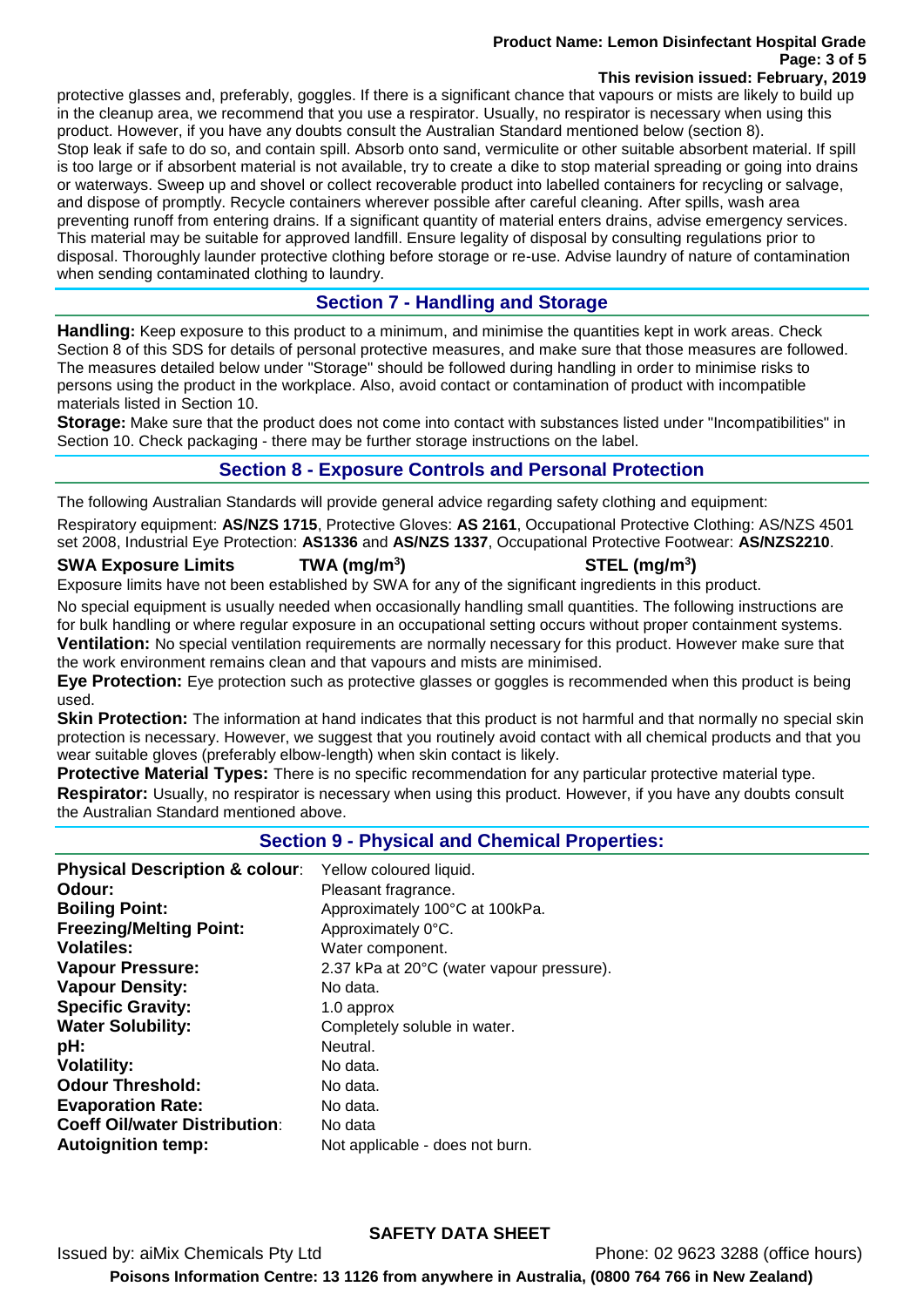## **Section 10 - Stability and Reactivity**

**Reactivity:** This product is unlikely to react or decompose under normal storage conditions. However, if you have any doubts, contact the supplier for advice on shelf life properties.

**Conditions to Avoid:** None known.

**Incompatibilities:** No particular Incompatibilities.

**Fire Decomposition:** Only small quantities of decomposition products are expected from this products at temperatures normally achieved in a fire. This will only occur after heating to dryness. Carbon dioxide, and if combustion is incomplete, carbon monoxide and smoke. Nitrogen and its compounds, and under some circumstances, oxides of nitrogen. Occasionally hydrogen cyanide gas. Hydrogen chloride gas, other compounds of chlorine. Water. Carbon monoxide poisoning produces headache, weakness, nausea, dizziness, confusion, dimness of vision, disturbance of judgment, and unconsciousness followed by coma and death.

**Polymerisation:** This product will not undergo polymerisation reactions.

## **Section 11 - Toxicological Information**

**Local Effects: Target Organs:** None known

#### **Classification of Hazardous Ingredients**

Ingredient **Risk Phrases** 

No ingredient mentioned in the HSIS database is present in this product at hazardous concentrations.

#### **Section 12 - Ecological Information**

Insufficient data to be sure of status.

## **Section 13 - Disposal Considerations**

**Disposal:** Containers should be emptied as completely as practical before disposal. If possible, recycle containers either in-house or send to recycle company. If this is not practical, send to a commercial waste disposal site. This product should be suitable for landfill. However, check with local Waste Disposal Authority before sending there. Note that product properties may have been changed in use, significantly altering it's suitability for landfill. Please do NOT dispose into sewers or waterways.

#### **Section 14 - Transport Information**

**UN Number:** This product is not classified as a Dangerous Good by ADG, IATA or IMDG/IMSBC criteria. No special transport conditions are necessary unless required by other regulations.

#### **Section 15 - Regulatory Information**

**AICS:** All of the significant ingredients in this product are compliant with NICNAS regulations.

#### **Section 16 - Other Information**

**This SDS contains only safety-related information. For other data see product literature.**

| Acronyms:           |                                                                                                                        |
|---------------------|------------------------------------------------------------------------------------------------------------------------|
| <b>ADG Code</b>     | Australian Code for the Transport of Dangerous Goods by Road and Rail, 7th Edition                                     |
| <b>AICS</b>         | Australian Inventory of Chemical Substances                                                                            |
| <b>CAS Number</b>   | <b>Chemical Abstracts Service Registry Number</b>                                                                      |
| <b>Hazchem Code</b> | Emergency action code of numbers and letters that provide information to emergency<br>services especially firefighters |
| <b>IARC</b>         | International Agency for Research on Cancer                                                                            |
| <b>SWA</b>          | Safe Work Australia, formerly ASCC and NOHSC                                                                           |
| <b>NOS</b>          | Not otherwise specified                                                                                                |
| <b>NTP</b>          | National Toxicology Program (USA)                                                                                      |
| <b>R-Phrase</b>     | <b>Risk Phrase</b>                                                                                                     |
| <b>SUSMP</b>        | Standard for the Uniform Scheduling of Medicines & Poisons                                                             |
| <b>UN Number</b>    | <b>United Nations Number</b>                                                                                           |
|                     | THIS SDS SUMMARISES OUR BEST KNOWLEDGE OF THE HEALTH AND SAFETY HAZARD INFORMATION OF THE PRODUCT AND HOV              |

THIS SDS SUMMARISES OUR BEST KNOWLEDGE OF THE HEALTH AND SAFETY HAZARD INFORMATION OF THE PRODUCT AND HOW TO SAFELY HANDLE AND USE THE PRODUCT IN THE WORKPLACE. EACH USER MUST REVIEW THIS SDS IN THE CONTEXT OF HOW THE PRODUCT WILL BE HANDLED AND USED IN THE WORKPLACE.

# **SAFETY DATA SHEET**

Issued by: aiMix Chemicals Pty Ltd Phone: 02 9623 3288 (office hours) **Poisons Information Centre: 13 1126 from anywhere in Australia, (0800 764 766 in New Zealand)**